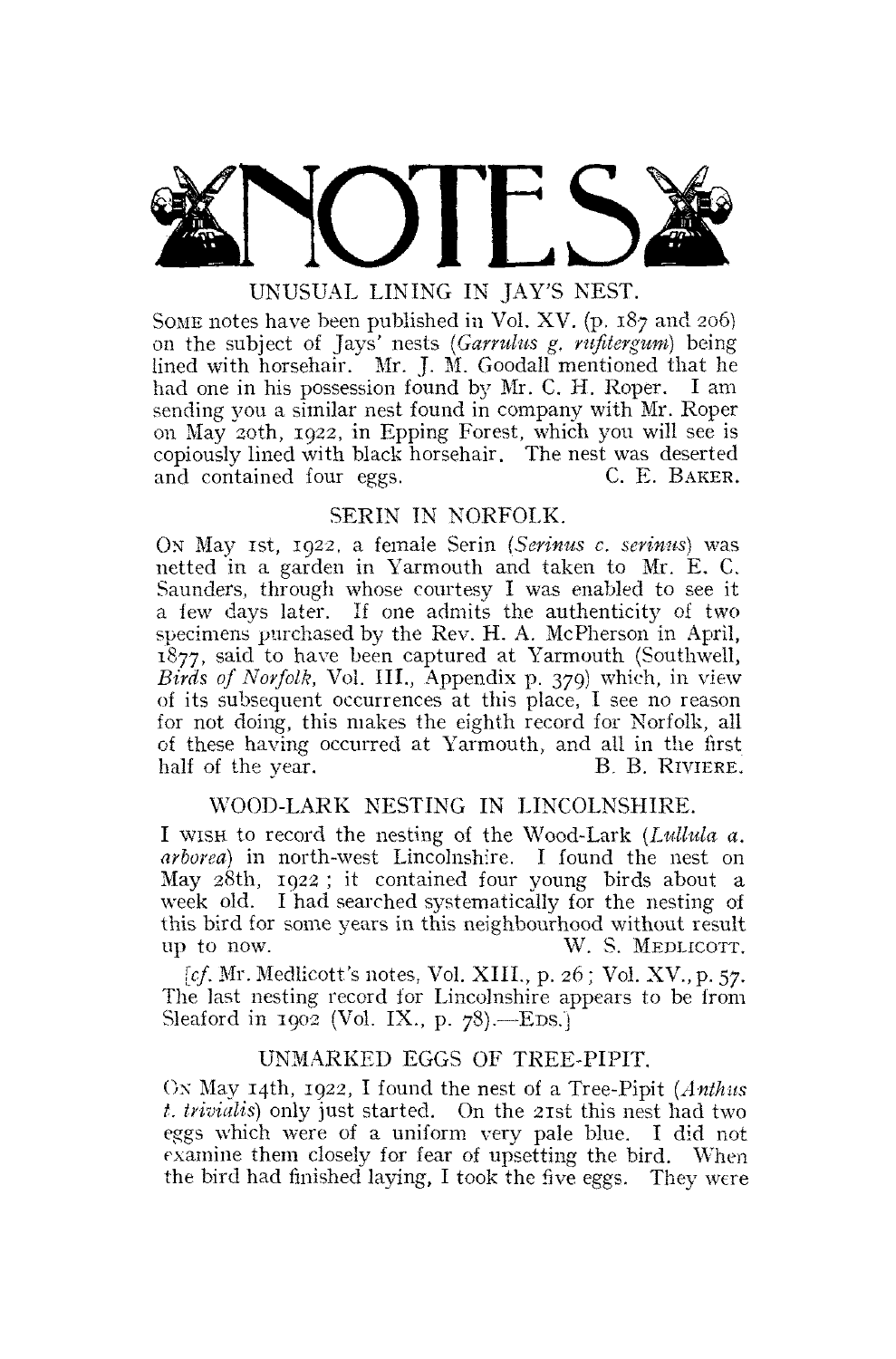all the same colour and rounder in shape than usual. At first sight they seemed to have suppressed purple markings, but on moving the eggs in my hand I found that these spots moved about inside the egg. On blowing the eggs, I saw that the spots were due to the presence of numerous black substances in the yolks. Some of them were in a liquid state and came out quite easily : others were more solid and were only got away with considerable difficulty. In one egg the black stuff was so large and solid that I have been unable to get it away at all. The bird must obviously have been in an unhealthy state and I shall be glad to know if any reader of *British Birds* can give any explanation of the presence and substances of the black matter in the yolks. I have previously never seen unmarked eggs of the Tree-Pipit. J. H. OWEN.

# GREY WAGTAIL BREEDING IN SURREY.

ON April 24th, 1921, I found a nest of Grey Wagtail *(Motacilla c. cinerea)* containing three eggs and two young birds, at Pyrford Lock, Surrey. A third bird eventually hatched, and one of the addled eggs I have in my possession. I caught the parent bird on the nest and ringed her and also the young birds. About the same date I saw a pair, which probably had a nest, at Weybridge and also a pair near Wisley church on April 28th, 1922. WILLIAM P. G. TAYLOR.

## GREAT GREY SHRIKE IN STAFFORDSHIRE.

THE Rev. H. P. Reader, of Hawkesyard Priory, Rugeley, Staffordshire, writes me that on April 5th, 1922, he " was able to watch a Great Grey Shrike *(Lanius excubilor)* near at hand for a good quarter of an hour through a field glass. It was perched on the barest bough it could find."

This is a rare visitor to our county and previous records do not exceed a dozen in number.

JOHN R. B. MASEFIELD.

### PROBABLE WOODCHAT SHRIKE SEEN IN SUSSEX.

WHILE walking over the strip of country immediately behind the shore near Climping, Sussex, in the early morning of June 5th, 1922, I was surprised to see an unfamiliar black and white bird fly into a hedge close by. I watched and presently a typical Shrike perched on the top of another part of the hedge. Its bright brown head and black eye-stripe were at once noticeable ; the back was of a dark shade and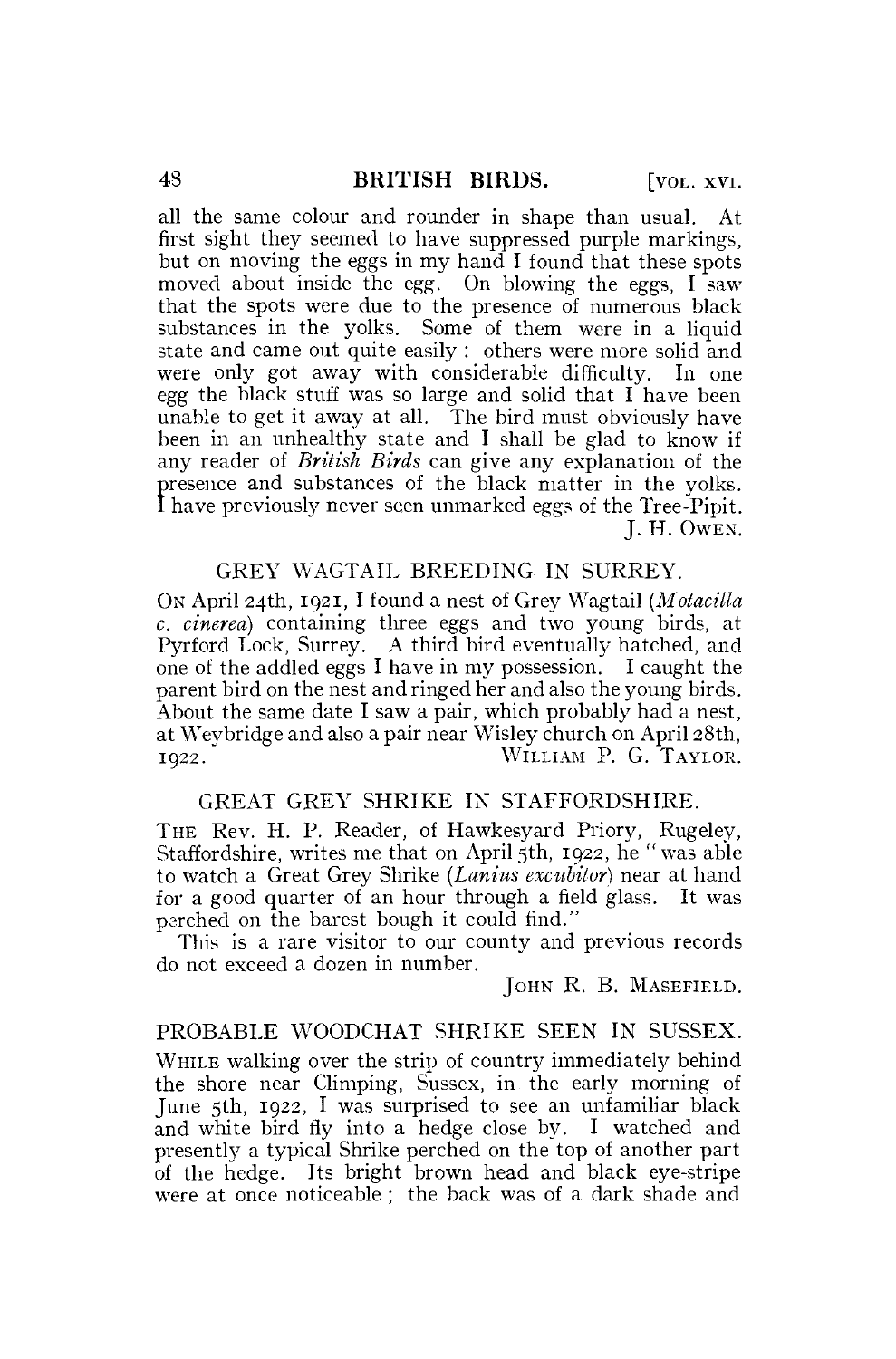VOL. xvi.] NOTES. 49

**D** 

there was a white patch on the shoulders ; the under-parts were light greyish-white. It flew high in the air to catch an insect in the approved Shrike fashion, and again the impression of a small black and white bird was obtained.

It finally flew off towards the sea, and although I returned to the spot in the afternoon I could get no further sight of it.

By a coincidence I happen to have a specimen of the Woodchat Shrike *(Lanius senator)* at home and I feel confident that the Climping bird may be identified as of this species, which I read is an occasional visitor to the south-eastern<br>counties of England. [OHN E. S. DALLAS.] JOHN E. S. DALLAS.

### **WAXWINGS** IN SURREY.

Two Waxwings *(Bombycilla garrulus)* were watched in a garden at Woodham, on January 24th, 1921.

WILLIAM P. G. TAYLOR.

#### UNUSUAL TAMENESS OF BROODING BLACKBIRD.

ON April 5th, 1922, on asking a patient to show me any young birds he might have in his garden he took me to a nest of a Blackbird *(Turdus m. merula).* This was in a hedge and the hen bird was brooding three half-fledged young, whose heads were just visible. My patient told me that his son had touched the old bird on the nest, so I put out my hand and stroked her back twice without disturbing her in the slightest. I was told that there had never been a tame Blackbird about the place, which was an isolated farmhouse in Oxfordshire. NORMAN H. JOY.

#### BLACK REDSTART IN SHROPSHIRE AND SURREY.

I HAD under observation from March 20th to April 1st, 1922, at Hengoed, near Oswestry, Salop, an immature male Black Redstart *(Phcenicurus 0. gibraltariensis).* I saw it each morning at the same place using the posts of a wire fence, from which it frequently took flights down to the rough pasture. I did not hear it utter any note. T. ROBINSON. pasture. I did not hear it utter any note. ON March 19th, 1922, a fine male Black Redstart *{Phcenicurus 0. gibraltariensis)* appeared near my house at Tadworth, and remained in the neighbourhood until March 25th, paying frequent visits to my own and the adjoining gardens. The bird was by no means shy, frequently alighting on the fence rails within a few yards of the windows, and taking short excursions after passing insects, returning to a favourite perch after the manner of a Spotted Flycatcher. It also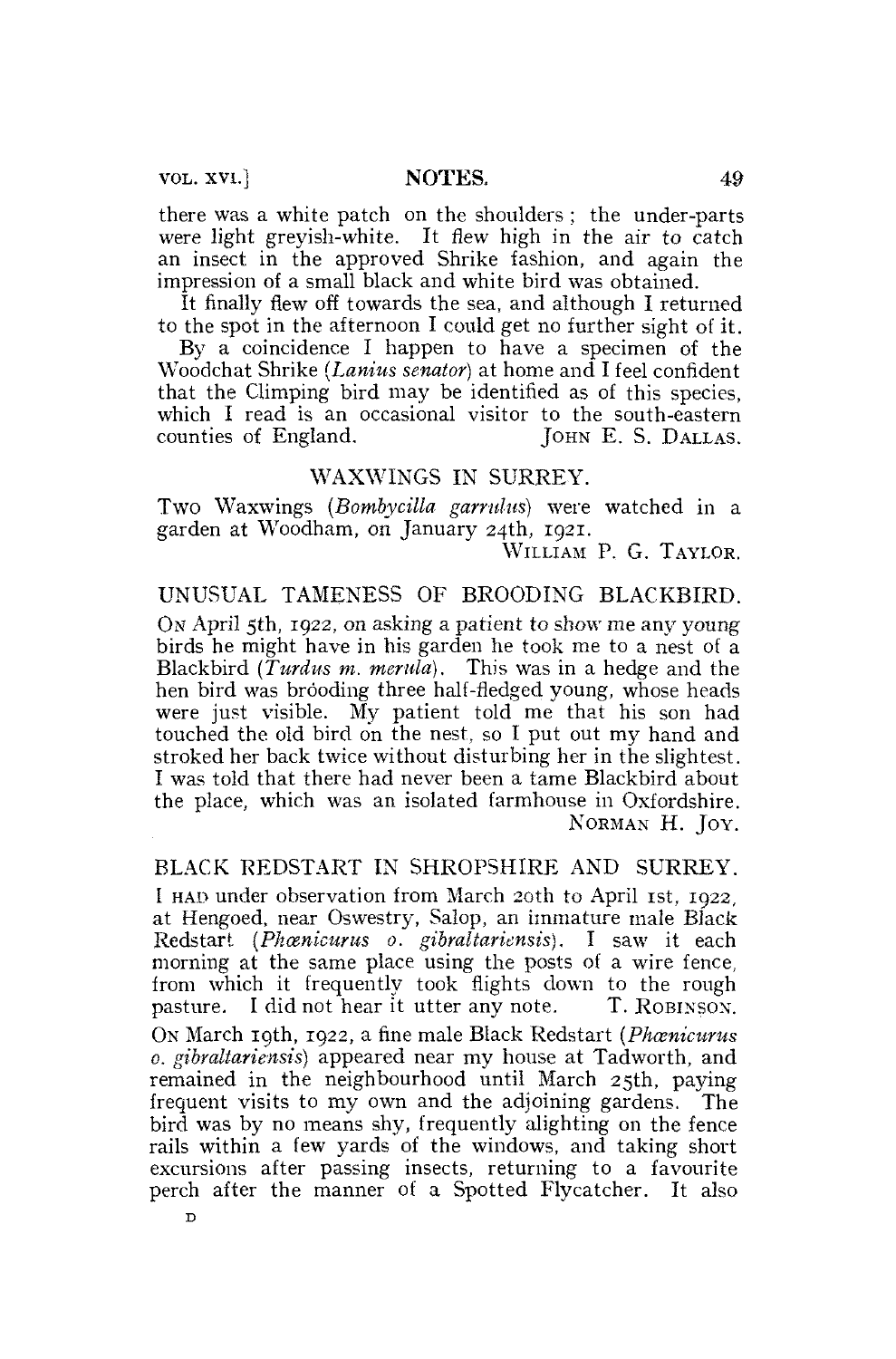spent a good deal of its time upon the ground, giving particular attention to a newly dug patch, where its actions closely resembled those of a Robin.

On May 20th, shortly after dawn, I heard a Black Redstart singing near my garden, and it continued to do so at frequent intervals until about 9.30 a.m., and soon after this apparently took its departure, but not before I had satisfied myself as to its identity. The bird was not quite so dark in appearance as the one observed in March, and there was little or no white visible on the secondaries, from which I infer that the bird was a young male. This would appear to be a late date for the bird to be observed in the British Isles.

#### HOWARD BENTHAM.

#### SIZE OF CLUTCHES OF EGGS OF WREN.

I THINK Mr. A. H. Machell Cox in his notes in the May number rather under-estimates the normal clutch when he says 5 to 6. My experience for this part of the country (near Didsbury) points to 6 to 8, and we never find anything like 3, 4 or 5. My own series at present is represented by  $2/7$ ,  $2/8$ ,  $1/10$ ,  $1/14$ . Two pairs generally use my nesting-boxes and though these have movable lids, the nest is always domed, and I am not able to see the number of eggs without destroying the nest, but I generally find one or two addled eggs when the boxes are cleaned out. HERBERT MASSEY.

### PEREGRINE FALCON ATTACKING A WOMAN.

AT the end of April 1922 a woman living near Yealmpton, Devon, seeing a large hawk attacking, as she thought, one of her fowls, went to the rescue. The hawk, instead of flying off, turned on her, tore her apron, and finally fixed its claws so firmly in her dress that it was unable to extricate them, and had to be killed. The bird proved to be a Peregrine *(Falco p. peregrinus)* and its victim not a fowl but a Kestrel *(F. t. tinnuncuius).* Both birds are now in the possession of my brother, and are being set up by Mr. Chalkley, taxidermist, of Winchester. I would be very glad to know if such behaviour is common on the part of Peregrines or similar hawks. The Kestrel would seem to be an odd prey for a hawk of a different species. P. E. A. MORSHEAD.

[Mr. John Yonge, of Puslinch, Yealmpton, has kindly forwarded the following more detailed account: " The incident occurred on April 28th, 1922. Mrs. Furzland, a woman aged about seventy, lives in a.cottage near Puslinch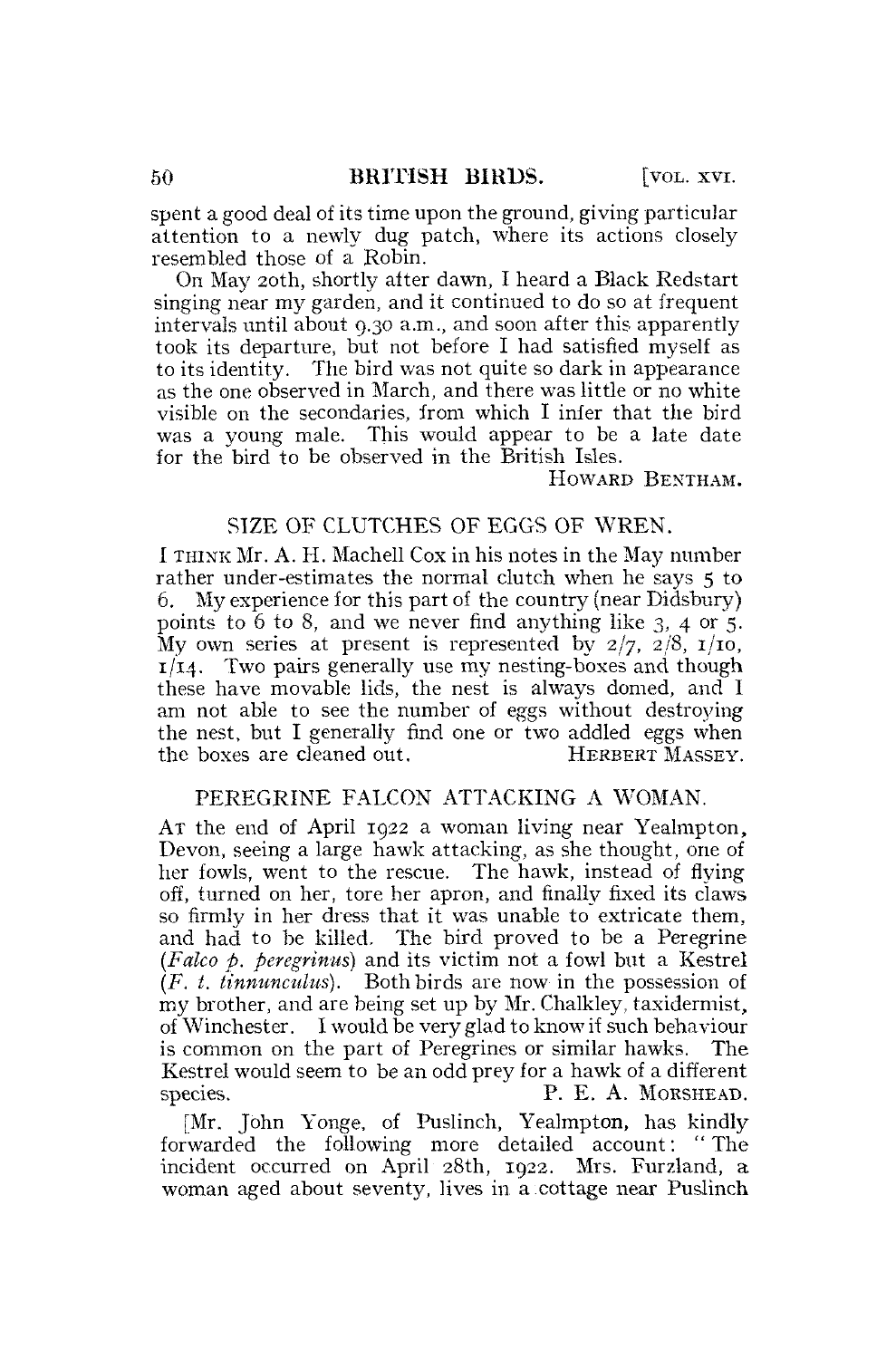vol. xvi.] NOTES 51

Bridge on the river Yealm. She saw a large hawk on the ground apparently eating another bird, and thinking its prey was one of her chickens, she went to the rescue and tried to drive it away. When she got near, it flew at her, and clawed her apron and finally got its claws so firmly fixed in the stuff that she could not shake it off. She was somewhat frightened, thinking it would attack her face, so called to her grandson (a small boy) to bring his grandfather's walking stick, and with this weapon she killed the hawk. The bird it was mauling was a Kestrel. Whether it was really eating it I cannot say—but all the skin and flesh had been torn from the head—the rest of the body was uninjured. When Mrs. Furzland picked up the Kestrel it was dead and had only just been killed, but she did not actually see the Peregrine strike it down. She related the story to me herself, and I am quite sure there is no reason to doubt any part of it. She gave me the two birds and I sent them to Capt. R. Y. A. Morshead. JOHN YONGE."

In Vol. XIV., p. 158, Mr. J. F. Peters records single instances of the finding of the remains of Peregrine, Buzzard and Sparrow-Hawk in the eyrie or on the feeding-place of different Peregrines and mentions that Mr. S. P. Gordon once met with the remains of a Kestrel. An instance of a Peregrine attacking a boy under very similar circumstances to those related above is recorded by Mr. Kirke Swann in Vol. XIII, p. 31.—EDS.]

#### A NEW ESSEX HERONRY.

As is quite well known, Herons *(Ardea c. cinerea)* have frequented Walthamstow Reservoirs for many years in gradually increasing numbers, and it was naturally assumed that these birds came from Wanstead, which is probably correct.

In a paper published in the *Essex Naturalist* (Vol. XIX., pp. 69-71) Mr. J. Mackworth Wood states that several pairs had nested " during the last year or two," but apparently unsuccessfully on account of the egg-taking propensities of the many Carrion-Crows *(Corvus c. corone)* which frequent these reservoirs, where flocks of over thirty may be seen (see my note, *i.e..* Vol. XX., pp. 47-48). This year and probably previously, however, the Herons have nested very successfully and on May 20th, 1922, I saw two nests both containing well-grown young birds. These nests were built on somewhat low trees on one of the islands in No. 5 Reservoii and could be seen easily from the public road. I am informed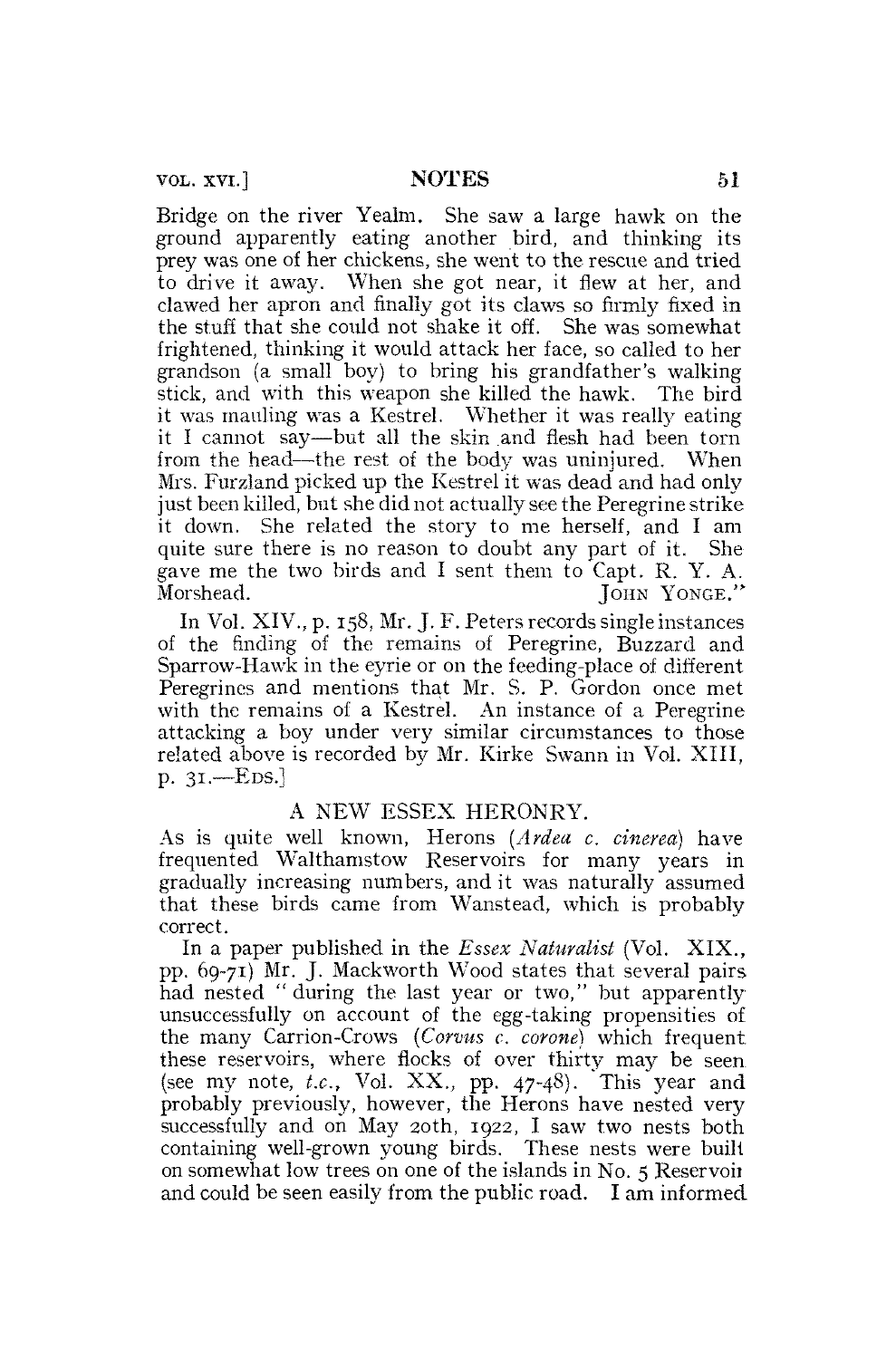that at least ten nests were used successfully this year on the islands on this particular reservoir and still further that no fewer than nineteen nests of the Carrion-Crow have been destroyed this year to protect the Herons and other species which nest there.

It is difficult to define how many nests constitute a heronry but it seems that the foregoing information indicates that an addition has been made to the number of Essex heronries. WILLIAM E. GLEGG.

## UNCOMMON BIRDS IN GLAMORGANSHIRE.

IN continuance of our notes published in Vol. XV. (pp. 205-6), we have now to report the following occurrences which seem worthy of record :—

GOLDENEYE *(Bucephala clangula).*—Two immature birds on the Roath Park Lake, January 1st, 1922, and one adult male on the Llanishen Reservoir, February 12th, where he was joined by a female on March 5th. The two latter birds remained on the reservoir until March 19th.

SMEW *(Mergus albellus).*—On December 18th, 1921, one was seen on the Roath Park Lake, and it remained there until February 5th, 1922, when it was joined by a second. Both appeared to be adult females. The lake being drained after the latter date, both birds apparently removed to the Llanishen Reservoir, where they were seen on February 12th. On February 19th one had left and no others were seen after that date.

GREAT NORTHERN DIVER *(Colymbus immer).*—The bird mentioned in our previous notes *(British Birds,* Vol, XV., p. 205) remained on the Llanishen Reservoir until January 29th, 1922.

RED-NECKED GREBE *[Podiceps griseigena).*—One appeared on the Llanishen Reservoir, February 5th, 1922. It was joined by a second on March 12th. The following week, March 19th, only one was to be seen, and this bird remained until April 2nd,

Observations made through a telescope at fairly close, range on three occasions enabled us to note the following changes. On February 5th the beak was brownish-black with some yellow at the base. The head bore slight hornlike tufts, only noticeable from behind. On February 26th the base of the bill was dark yellow, and the horn-like tufts on the head were more distinct than on the 5th, while the base of neck and the shoulders had a reddish tinge. On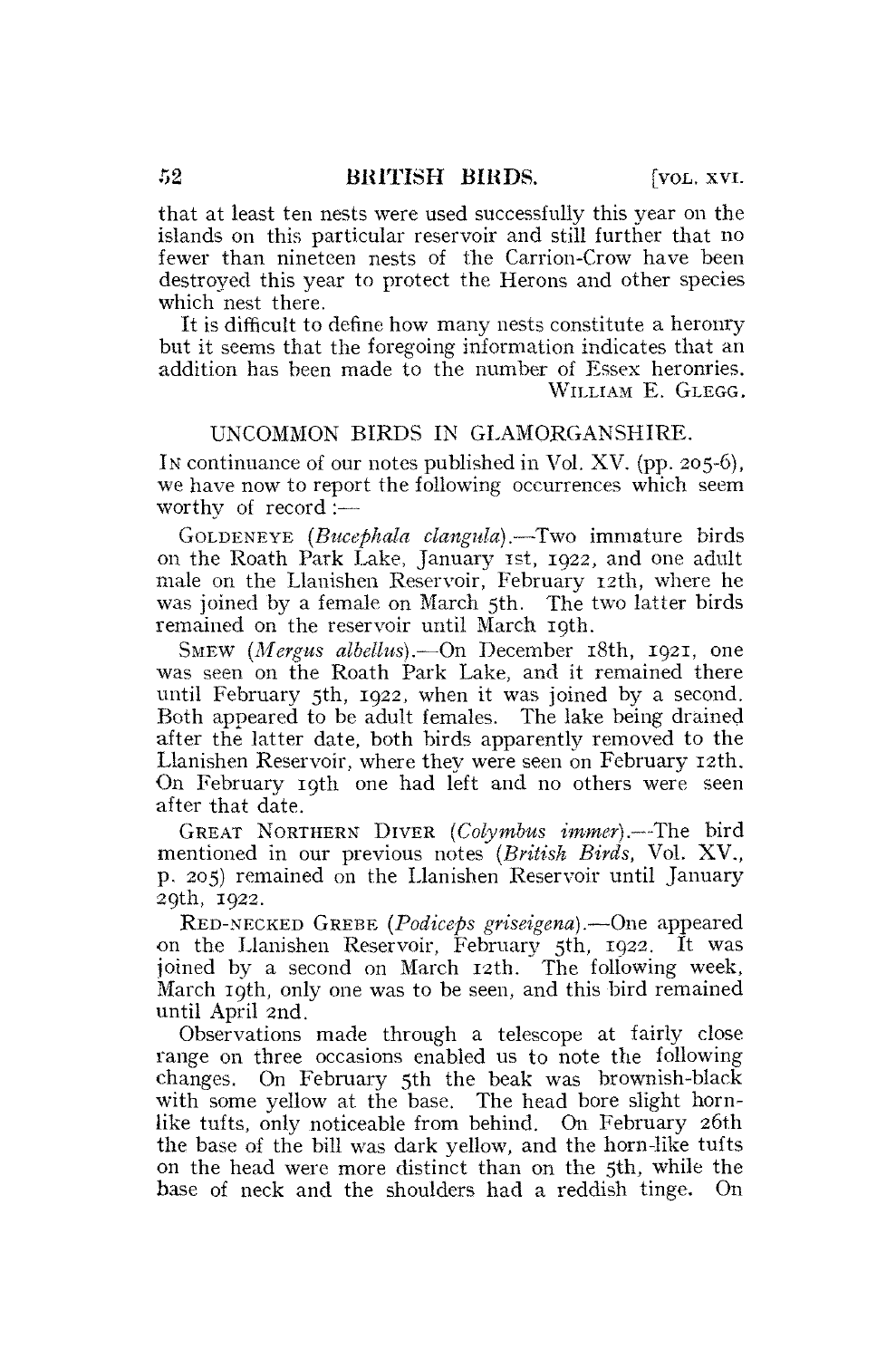vol. xvi.] NOTES. 53

March 26th the yellow at the base of the beak was much more vivid, and showed as a distinct patch covering both sides of the gape. The beak was also darker with a whitish tip. The colour of the shoulders and the sides of the neck were now distinctly light reddish-brown.

On February 26th the bird was watched at a distance of less than thirty yards. It appeared quite at ease, diving and bringing up a fair sized fish once or twice, which it swallowed without any preliminary shaking or head-tossing. The prey was held in the bill and swallowed straightway without any apparent effort. A habit frequently indulged in was that of stretching the head and neck along the back, throat uppermost, and vigorously rubbing the back of the head from side to side. When suspicious it straightened its neck, holding the head very erect, and rapidly drew off shore.

BLACK-NECKED GREBE *(Podiceps nigricollis).*—On February  $5th$ ,  $1922$ , a single bird on the Llanishen Reservoir. remained there until March 12th, when a second appeared. On March 19th one had gone and the other was last seen on April 16th. The bird that arrived on February 5th was particularly unsuspicious on that date, also on the 12th, and we were able to watch it at a distance of ten to twelve feet, as it swam and dived close in to the bank where we were lying.

GREEN SANDPIPER *(Tringa ochropus),*—On April 9th, 1922, one was seen at the Llanishen Reservoir.

> GEOFFREY C. S. INGRAM. H. MORREY SALMON.

### SHOVELERS BREEDING AND OCCURRENCE OF BLACK-WINGED STILTS AND OTHER UNUSUAL BIRDS IN BERKSHIRE.

I HAVE been fortunate enough this year (1922) to have had permission to wander over a piece of marsh-land in Berkshire, where I have seen the following interesting birds  $:$ —

SHOVELER *(Spatula clypeata).*—On April 26th I saw some Shovelers, while by May  $I$ th I became convinced that there were at least five pairs breeding. On that date one of the birds dropped an egg on some mud when flushed. Later we heard that a duck's nest with ten eggs had been cut out in a grass-meadow. It was undoubtedly a Shoveler's, both by the feathers and the size of the eggs. As the eggs had been left exposed the whole day, on account of the haymakers being about, one of my friends kindly took them, and put them in an incubator. They hatched out in fifteen days,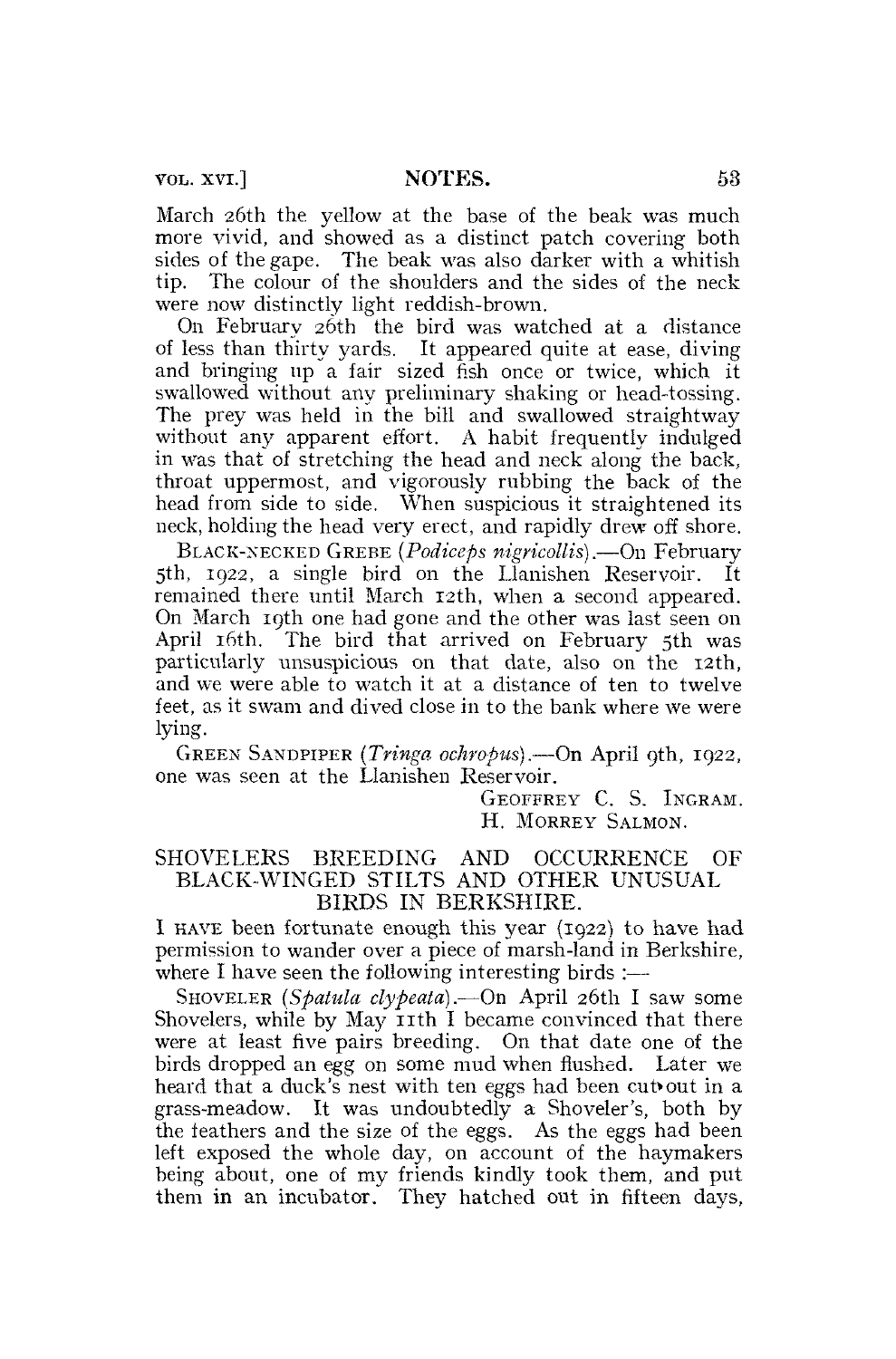but unfortunately all the ducklings died. On May 25th I saw a duck Shoveler with six young ones. I think this is the first definite record of the Shoveler having nested in Berkshire.

BLACK-WINGED STILT *(Himantopus himantopus).*—On May  $18th$ , with two friends, I had the good fortune to see four Black-winged Stilts. Two of these allowed us to approach within about fifty yards. Both had black heads, and were therefore males according to Miss Jackson *{British Birds,*  Vol. XII., p. 147). The others were rather wild. One had a white head, and was therefore probably a female. The other had a few dark marks on the head, so was probably a last year's bird. They had been seen the day before and were last seen on May 21st.

Other birds seen at the same place were as follows :—

WIGEON (Anas penelope).—A pair on April 26th.

DUNLIN *(Erolia a. alpina).*—One shot on January 28th was brought to me for identification and a few days afterwards I heard one.

RUFF *(Philomachus pugnax).*—I saw a Reeve on May 3rd with the Redshank mentioned below.

GREEN SANDPIPER *(Tringa ochropus).*—Two on April 26th and one on May 11th.

COMMON SANDPIPER (T. hypoleuca).—Three on May 11th.

REDSHANK *(T. totanus).—&* number on May 3rd and 12th. GREENSHANK *(T. nebularia).*—One with the Redshanks on May 12th. NORMAN H. JOY.

### COMMON SCOTER IN DERBYSHIRE.

ON April 14th, 1922, I saw a Common Scoter *(Oidemia nigra)*  on the same pond in Hardwick Park on which I saw a Rednecked Grebe in February *(British Birds,* XV., p. 272). It seemed very tired, spending most of its time with its head resting on its back, and had gone by the following day. Mr. Jourdain informs me that there have been four other occurrences of this species in Derbyshire since the publication of his list in the *Victoria History of Derbyshire,* **I.,** p. **141.** 

C. B. CHAMBERS.

GREAT NORTHERN DIVER IN WARWICKSHIRE. ON December 24th, 1921, I saw a Great Northern Diver *(Colymbus immer)* in Sutton Park. It stayed till the 26th. I saw one on the same pool from November 26th to December 3rd, **1911.** BRENDA A. CARTER.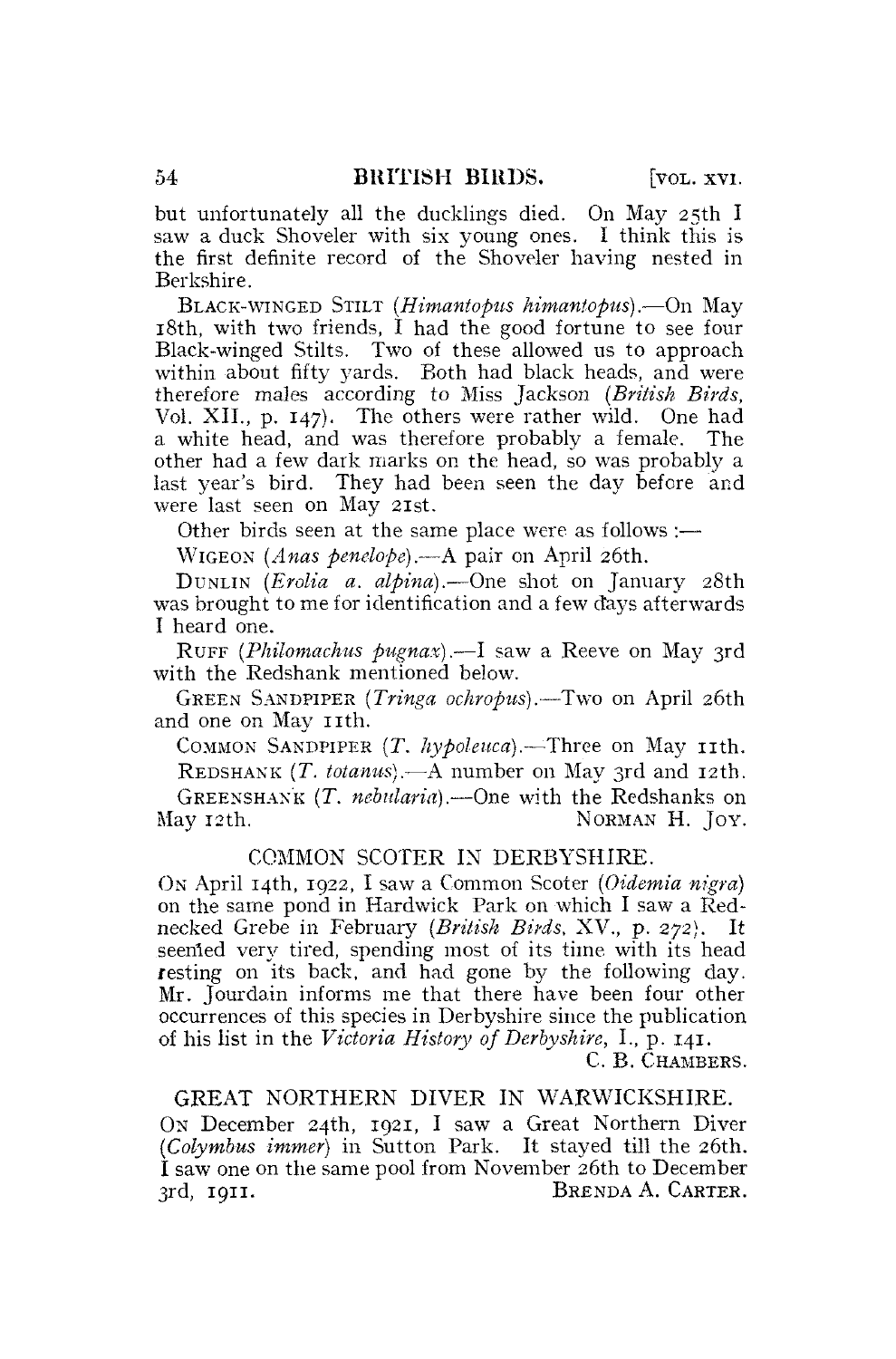### DOTTEREL IN STAFFORDSHIRE.

ON May 13th, 1922, a Dotterel *(Charadrius morinellus)* was picked up on the roadside at Draycot-le-Moors, Staffordshire. The bird when found was alive, but seriously injured through having collided with overhead wires. It came into my possession and on dissection proved to be a male. The gizzard contained remains of vegetable matter, and several particles of pebbles. The primaries and tail-feathers had moulted through, but the remainder of the plumage was undergoing moult. The last authentic record of this species in Staffordshire appears to be one shot by a keeper on the Weaver Hills, near Cheadle, in October 1895 *{Trans. North Staffs. Field Club.* 1901, p. 46.) B. BRYAN.

### HATCHING OF THE GOLDEN PLOVER.

LAST summer  $(1921)$  I was able to make some notes on the hatching out of the young of the Golden Plover *(Charadrius a. oreophilus)* on Tentsmuir, Fife. A nest containing four eggs was found on June 18th, and on July 4th, at 4 p.m., I noticed that one egg was chipped, and the membrane exposed. On the 5th, at 11 a.m., except for a few small cracks, there was no change in No. 1 egg, but one of the others had a hole in it through which the chick's bill was visible, while a third was slightly chipped. By 2 p.m. Nos. 2 and 3 had advanced a little, and No. 4 was chipped. When I arrived at 11.40 a.m. on July 7th I found that Nos. 2 and 3 had hatched, and the chicks with their down quite dry were lying in the nest. The top of No. 1 was very loose, and No. 4 was more chipped than before. At 12.30 p.m. the parent which was brooding was suddenly startled and dashed off the nest upsetting No. 1 and causing the chick to make a hurried entrance into the world exactly sixty-eight and a half hours after I first noticed the chip in the shell. Eighteen minutes after hatching, the new chick, still looking very bedraggled, crawled from under its parent's breast and lay for a short time in the open before returning under cover. The older chicks were more active and crept out and in several times, but did not go more than a yard from the nest. ' On the morning of the 8th, the chick from No. 4 egg had hatched and was still in the nest. J. N. DOUGLAS SMITH.

### ARCTIC SKUA IN ESSEX IN JUNE.

AN Arctic Skua *(Stercorarius parasiticus)* was seen on June 10th, 1922, by me and three others at Bradfield, Essex. It was of the dark form and when first seen was circling over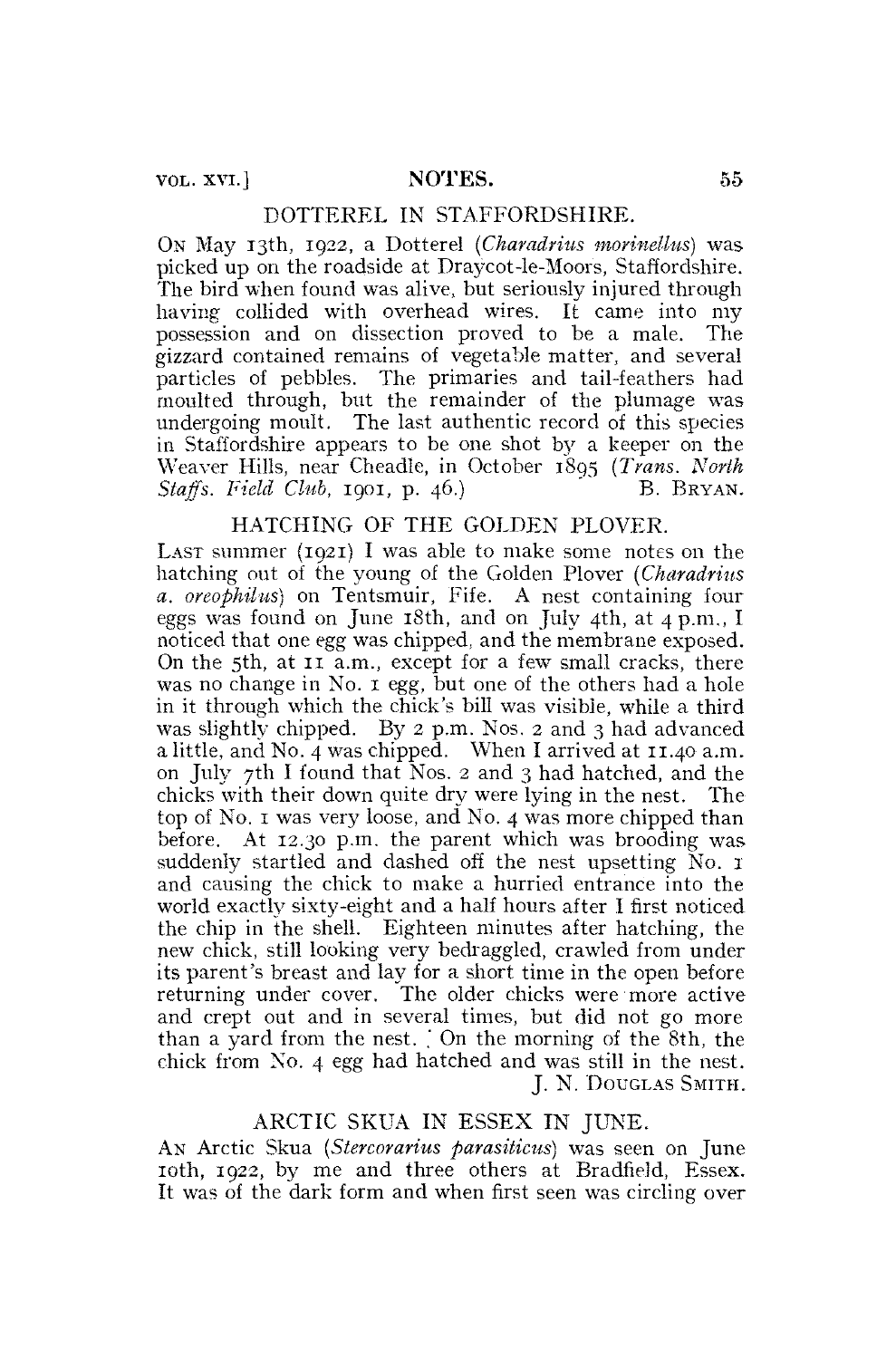the river, but apparently attracted by a terrier which I had with me, it flew up to us and circled two or three times over us at a height of about ioo feet, then made off, inland, due WALTER B. NICHOLS.

### INCREASE OF BLACK GROUSE IN LINCOLNSHIRE.

IN Vol. XII., p. 22, reference was made to the reappearance of the Black Grouse *{Lyrurus tetrix)* in small numbers in northwest Lincolnshire in 1918, and perhaps earlier, and I recorded their continued presence in 1920 and 1921 (Vol. XV., p. 57). They have now increased considerably. I have seen young but no nest and can always see old birds when I look for them. A keeper flushed eighteen at once last winter. Is this Black Cock note known ?—a hollow dove-like cooing, the articulation reminding one of Red-legged Partridge and the whole utterance of the " gobble " of a Turkey at a distance, " Wooda-wood-wood—-wood-worroo " repeated many times, especially at sundown, and rather quickly uttered. It is very soft and rippling and when I say hollow it is the sort of note one could almost produce with the hollow wooden Wood-Pigeon calls one buys. There was a regular chorus last night (May  $28th$ ) at 9 p.m. It is not the same note as the gentle "coocoo-coo," which I have heard the Black Cock make. That I consider a love-call. This other call is not a mating note. W. S. MEDLICOTT.

# RED-LEGGED PARTRIDGES ON YORKSHIRE COAST.

I NOTICE in the June number of *British Birds* (p. 27), a record of the occurrence of an apparently migratory Red-legged Partridge at Bexhill-on-Sea. A number occurred at Scarborough and Filey during the latter half of March and early April 1922, and all came in from the east as though migrating from the Continent. One was captured alive in the North Eastern Railway's Goods Station at Falsgrave, another in Vernon Place in the centre of the town. A third was seen to fall exhausted in the sea near the East Pier, and its still warm body was recovered shortly afterwards. Still another was seen to come in from over the sea and fall exhausted on the Foreshore Road, where it was picked up by a dog.

Mr. Knight Horsfield of Filey told me that six had occurred there about the same period, and all came in from oversea.

Whence do these birds come ? They do not, I believe, occur on that part of the Continent opposite to the Yorkshire coast, yet almost every spring examples arrive from some